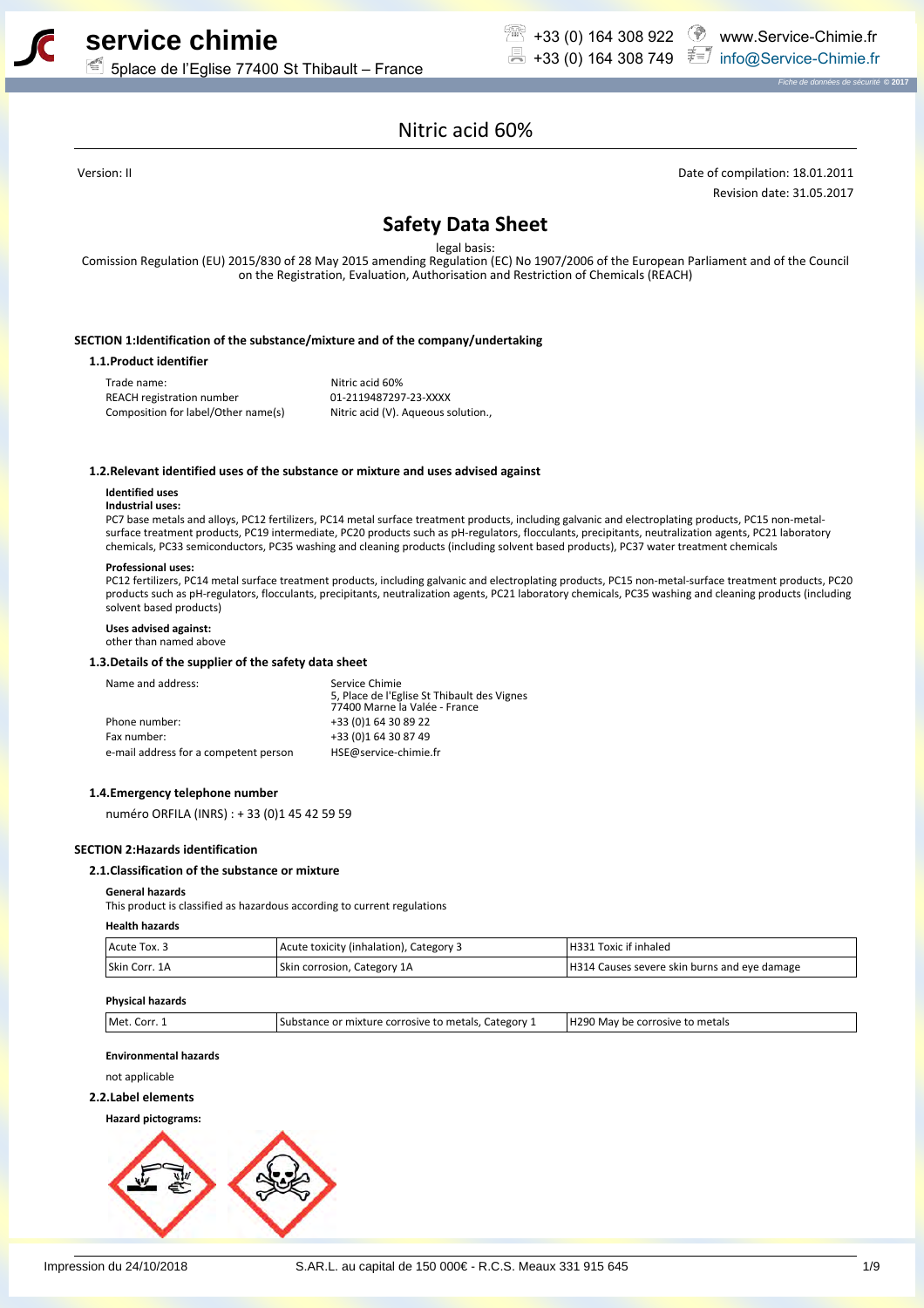

 $\overline{=}$  +33 (0) 164 308 749  $\overline{z}$  $\overline{z}$  info@Service-Chimie.fr

*Fiche de données de sécurité* **© 2017**

Nitric acid 60%

**Signal Word:** Danger

#### **Hazard statements:**

H290 May be corrosive to metals H314 Causes severe skin burns and eye damage H331 Toxic if inhaled

#### **EUH Phrases**

EUH071 Corrosive to the respiratory tract

#### **Precautionary statements:**

P210 Keep away from heat/sparks/open flames/hot surfaces. – No smoking

P220 Keep/Store away from clothing/…/combustible materials.

P221 Take any precaution to avoid mixing with combustibles…

P260 Do not breathe dust/fume/gas/mist/vapours/ spray.

P264a Wash hands thoroughly after handling

P280 Wear protective gloves/protective clothing/eye protection/face protection. P310 Immediately call a POISON CENTER/doctor/…

P363 Wash contaminated clothing before reuse.

P390 Absorb spillage to prevent material damage

P301+P330+P331 IF SWALLOWED: rinse mouth. Do NOT induce vomiting

P303+P361+P353 IF ON SKIN (or hair): Take off immediately all contaminated clothing. Rinse skin with water/shower.

P304+P340 IF INHALED: Remove person to fresh air and keep comfortable for breathing.

P305+P351+P338 IF IN EYES: Rinse cautiously with water for several minutes. Remove contact lenses, if present and easy to do. Continue rinsing. P404 Store in a closed container.

P406 Store in corrosive resistant/… container with a resistant inner liner.

#### **2.3.Other hazards**

The criteria described in Annex XIII (PBT and vPvB properties) do not apply to inorganic substances

May cause change of pH in aqueous systems and thus be hazardous to aquatic organisms.

Gives off hydrogen by reaction with metals.

## **SECTION 3:Composition/information on ingredients**

## **3.1.Substances**

| <b>Concentration Substance</b><br>value |               | CAS | WE | Index number                      | <b>REACH registration number Hazard class</b> |                                                                                  |
|-----------------------------------------|---------------|-----|----|-----------------------------------|-----------------------------------------------|----------------------------------------------------------------------------------|
| 60 %                                    | l Nitric acid |     |    | 17697-37-2 231-714-2 007-004-00-1 | 01-2119487297-23-XXXX                         | Skin Corr. 1A, H314, Acute Tox. 3, H331,<br>Ox. Lig. 2, H272, Met. Corr. 1, H290 |

See Section 16 for the full text of the H statements

## **SECTION 4:First aid measures**

### **4.1.Description of first aid measures**

**Inhalation**

Move the victim to fresh air. Keep warm and in a quiet place. Lie the victim down in the position comfortable for breathing. Call a physician immediately. In case of shortness of breath, give oxygen by trained personnel. If breathing is stopped, administer artificial respiration. No artificial respiration, mouth-tomouth or mouth to nose. Use suitable instruments/apparatus.

**Skin contact**

Take off contaminated clothing and shoes immediately. Wash off immediately with plenty of water. Ensure doctor's assistance. Burns must be treated by a physician.

**Eye contact**

Wash off immediately with plenty of water for at least 15 minutes. Do not use strong water jet because of the risk of corneal damage, Rinse thoroughly with plenty of water, also under the eyelids. Immediately ensure a physician aid. **Ingestion**

Do NOT induce vomiting. If conscious, give the victim plenty of water to drink. Immediately ensure a physician aid. Do not give neutralizing agents.

## **4.2.Most important symptoms and effects, both acute and delayed**

**Symptoms and effects of exposure Inhalation** cough, stinging, throat, dyspnoea, upper respiratory tract irritation, burns **Skin contact** burns, pain, blisters **Eye contact** serious eyes damage, pain, lacrimation, reddening **Ingestion**

burns of mouth and throat, perforation of the esophagus and stomach

#### **4.3.Indication of any immediate medical attention and special treatment needed**

Treat symptomatically. Symptoms of exposure may appear several hours later. Following severe exposure the patient should be kept under medical review for at least 48 hours.

## **SECTION 5:Firefighting measures**

### **5.1.Extinguishing media**

## **Suitable extinguishing media**

Use extinguishing measures that are appropriate to local circumstances and the surrounding environment.

**Unsuitable extinguishing media**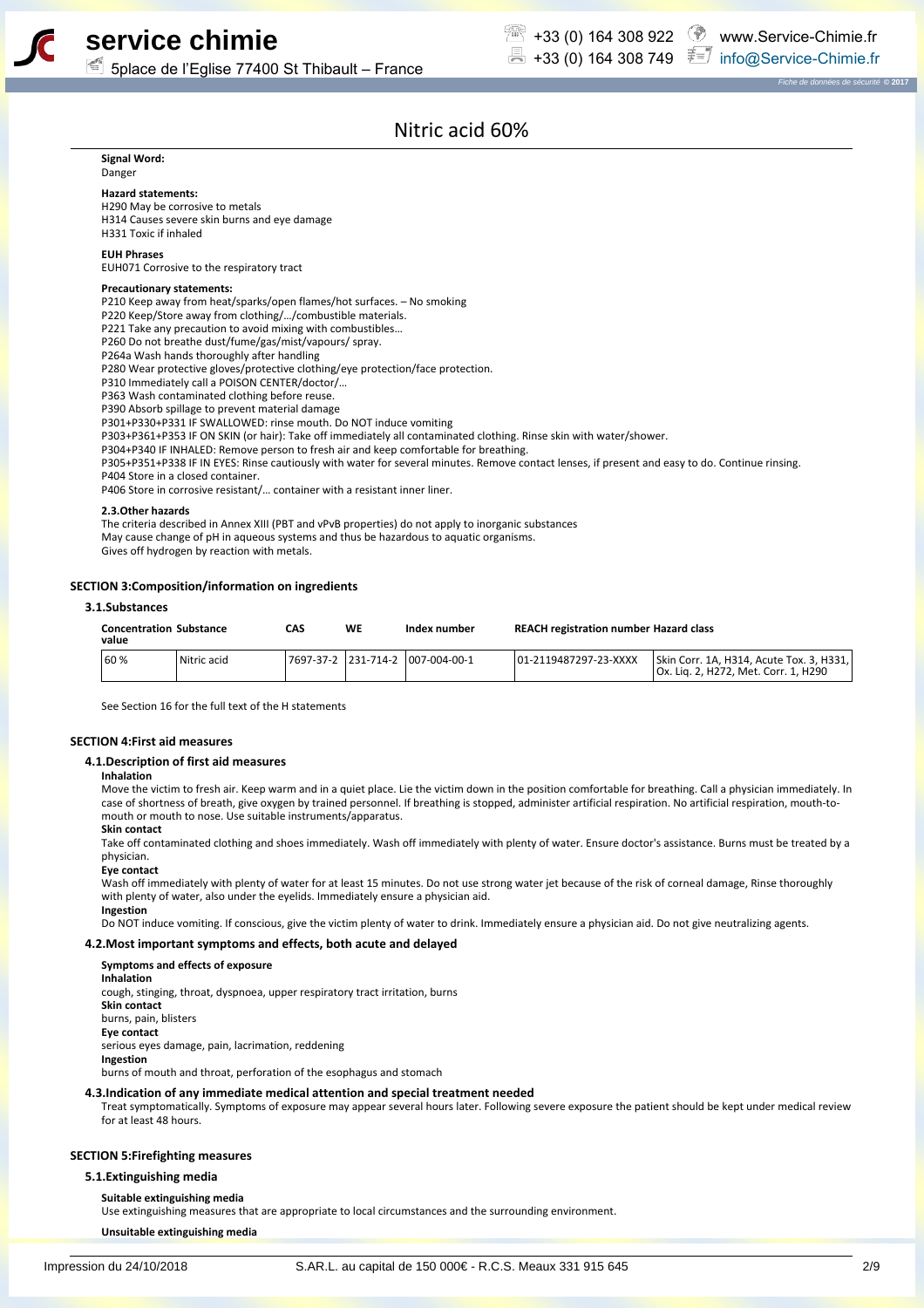

# **service chimie**

5place de l'Eglise 77400 St Thibault – France



*Fiche de données de sécurité* **© 2017**

## Nitric acid 60%

### foam, extinguishing powder.

## **5.2.Special hazards arising from the substance or mixture**

Not flammable product. During thermal decomposition may be released: nitrogen oxides, Risk of bursting of packagings in case of increase of pressure upon heating. Reacts violently with water. Gives off hydrogen by reaction with metals.

#### **5.3.Advice for firefighters**

Keep containers and surroundings cool with water spray. Containers exposed to fire or high temperature cool by spraying water from a safe distance. Prevent fire extinguishing water from contaminating surface water or the ground water system. Wear self-contained breathing apparatus and full protective clothing.

#### **SECTION 6:Accidental release measures**

#### **6.1.Personal precautions, protective equipment and emergency procedures**

Actions that can create risk for somebody should not be undertaken by anyone but adequately trained emplyees. Do not touch or walk through spilled material. Use personal protective equipment. Required respiratory protection. Do not breathe in fumes.

#### **6.2.Environmental precautions**

Prevent from entering the sewerage system, ditches or rivers by using sand, soil or other suitable barriers. Protect drains. In case of environment contamination, inform appropriate services.

#### **6.3.Methods and material for containment and cleaning up**

Seal the spillage. Place damaged packages in a protective container. Large spillage: Limit spillage by containment with sand or earth. Remove liquid by pumping. Small spillage: Dilute with plenty of water. Neutralize with lime milk or soda and flush with plenty of water. Soak up with inert absorbent material.

#### **6.4.Reference to other sections**

More information about suitable personal protective equipment is given in section 8 . Dispose of in accordance with the recommendations given in Section 13.

#### **SECTION 7:Handling and storage**

#### **7.1.Precautions for safe handling**

Avoid eyes, skin and clothing contamination. Do not breathe vapours/mist/aerosol. Ensure suitable ventilation. Use personal protective equipment, Dilute by slowly adding acid to the water and stir thoroughly. Smoking, eating and drinking should be prohibited in the application area. Wash hands before every break and after work. Remove contaminated clothing and protective equipment before entering eating areas.

## **7.2.Conditions for safe storage, including any incompatibilities**

Keep in tightly closed containers. Keep in a cool, well-ventilated place. Protect from direct sunlight. Protect from heat. Keep in an area equipped with acid resistant flooring. Store away from incompatible materials (see section 10 of MSDS). Keep in tanks on storage trays. Suitable Materials and Coatings: Stainless steel. Plastics. PCV

## **7.3.Specific end use(s)**

See exposure scenarios.

#### **SECTION 8:Exposure controls/personal protection**

#### **8.1.Control parameters**

#### **DNEL value**

| Nitric acid | <b>DNEL</b> | workers               | l inhalation | Short-term<br>exposure | Local effects | $2.6 \text{ mg/m}^3$    |
|-------------|-------------|-----------------------|--------------|------------------------|---------------|-------------------------|
|             | <b>DNEL</b> | workers               | l inhalation | Long-term<br>exposure  | Local effects | $1.3 \text{ mg/m}^3$    |
|             | <b>DNEL</b> | general<br>population | linhalation  | Short-term<br>exposure | Local effects | $1,3$ mg/m <sup>3</sup> |
|             | <b>DNEL</b> | general<br>population | l inhalation | Long-term<br>exposure  | Local effects | $0.65 \text{ mg/m}^3$   |

#### **PNEC value**

#### **Comments**

For this product PNEC value has not been calculated, Product is present in the environmenta as ions, which imlies that it will not adsorb on particle matter, and it is not considered useful to derive a PNEC value

#### **Occupational exposure limits**

| Nitric acid | <b>NDS</b>   | $1,4$ mg/m <sup>3</sup> |
|-------------|--------------|-------------------------|
|             | <b>NDSCH</b> | $2,6$ mg/m <sup>3</sup> |
|             | <b>STEL</b>  | $2,6 \text{ mg/m}^3$    |

## **Comments**

Poland. OELs - Regulation of the Minister of Labour and Social Policy, of 6 June 2014; Journal of Laws 2014, item 817

## **Biological limit values comments**

not applicable

## **Recommended monitoring procedures**

Regulation of the Minister of Health on tests and measurements applicable for hazardous substances and other adverse factors which are present in the workplace, of 2 February 2011 (Journal of Laws No33, item 166).

#### **8.2.Exposure controls**

**Appropriate engineering controls**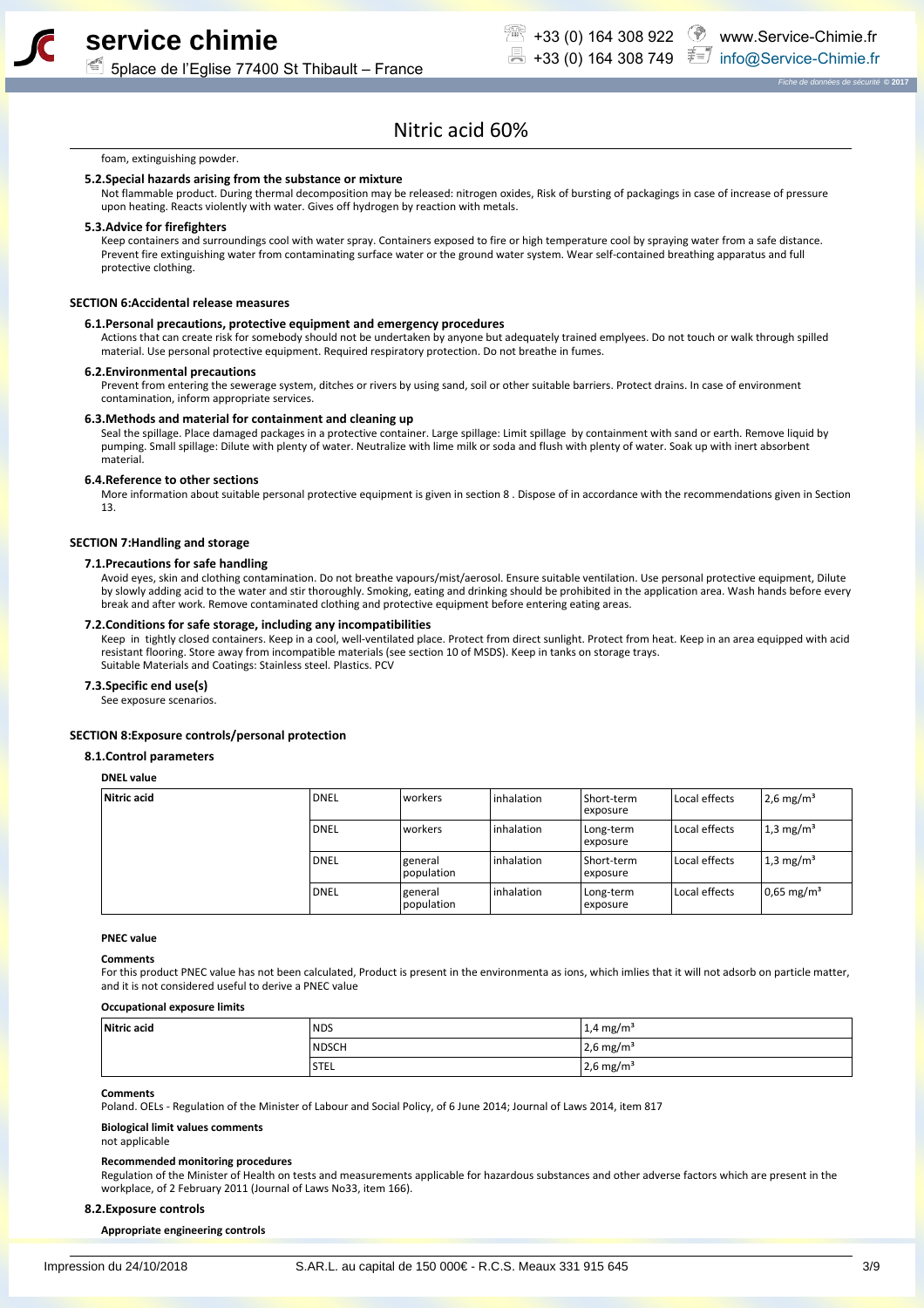

5place de l'Eglise 77400 St Thibault – France



 $\overline{4}$  +33 (0) 164 308 749  $\overline{\overline{z}}$  info@Service-Chimie.fr

*Fiche de données de sécurité* **© 2017**

## Nitric acid 60%

General ventilation in closed areas. Local exhaust ventilation.

Ensure that eye flushing systems and safety showers are located close to the working place.

## **Individual protection measures**

**Respiratory protection** In case of insufficient ventilation, wear suitable respiratory equipment. Recommended Filter type:E

#### **Eye /face protection**

Safety goggles in accordance with CEN standard EN 166

## **Skin and hand protection**

Safety gloves Glove material butyl-rubber PVC Teflon (R) in accordance with standard EN 374.

## **Other protection equipment**

acid-resistant protective clothing

## **Reference to regulations**

The type of protective equipment must be selected according to the concentration and amount of the dangerous substance at the specific working environment. Individual protection measures should satisfy the requirements specified in the Regulation of the Minister of Economy on basic requirements for personal protection controls, of 21 December 2005 (Journal of Laws No 259, item 2173).

#### **General advice**

Do not eat, drink or smoke when using this product. Wash hands before breaks and at the end of workday.

#### **Environ. exposure controls**

Prevent entry into drains, waterways, sewers and soil.

## **SECTION 9:Physical and chemical properties**

## **9.1.Information on basic physical and chemical properties**

|                                                | Physical state                     |            | Colour             |                         |
|------------------------------------------------|------------------------------------|------------|--------------------|-------------------------|
| Appearance:                                    | liquid                             |            | colorless          |                         |
|                                                |                                    |            |                    |                         |
| Odour:                                         | pungent suffocating characteristic |            |                    |                         |
|                                                |                                    |            |                    |                         |
| <b>Odour threshold:</b>                        | 0,29 ppm                           |            |                    |                         |
|                                                |                                    |            |                    |                         |
| pH:                                            | $\leq 1$                           |            |                    |                         |
|                                                |                                    |            |                    |                         |
| Melting point/freezing point:                  | -41 °C                             |            |                    |                         |
|                                                |                                    |            |                    |                         |
| Initial boiling point and boiling range:       | 82 °C                              |            |                    |                         |
|                                                |                                    |            |                    |                         |
| Flash point:                                   | Not applicable.                    |            |                    |                         |
|                                                |                                    |            |                    |                         |
| <b>Evaporation rate:</b>                       | no data available                  |            |                    |                         |
|                                                |                                    |            |                    |                         |
| Flammability (solid, gas):                     | not applicable for liquid          |            |                    |                         |
|                                                |                                    |            |                    |                         |
| <b>Upper flammability or explosive limits:</b> | Not applicable.                    |            |                    |                         |
|                                                |                                    |            |                    |                         |
| Lower flammability or explosive limits:        | Not applicable.                    |            |                    |                         |
|                                                |                                    |            |                    |                         |
| Vapour pressure:                               | $6,1$ kPa                          | 20 °C      |                    | data for 100% substance |
|                                                |                                    |            |                    |                         |
| Vapour density:                                | no data available                  |            |                    |                         |
|                                                |                                    |            |                    |                         |
| <b>Relative density:</b>                       | 1,366                              |            | 20/20 °C           |                         |
|                                                |                                    |            |                    |                         |
| Solubility:                                    | Water.                             |            | completely soluble |                         |
|                                                |                                    |            |                    |                         |
| Partition coefficient: n-octanol/water:        | Not applicable.                    |            |                    |                         |
|                                                |                                    |            |                    |                         |
| Auto-ignition temperature:                     | Not applicable.                    |            |                    |                         |
|                                                |                                    |            |                    |                         |
| <b>Decomposition temperature:</b>              | Not applicable.                    |            |                    |                         |
|                                                |                                    |            |                    |                         |
| Viscosity:                                     | Dynamic viscosity.                 | 0,75 mPa.s |                    | 25 °C                   |
|                                                |                                    |            |                    |                         |
| <b>Explosive properties:</b>                   | no explosive property              |            |                    |                         |
|                                                |                                    |            |                    |                         |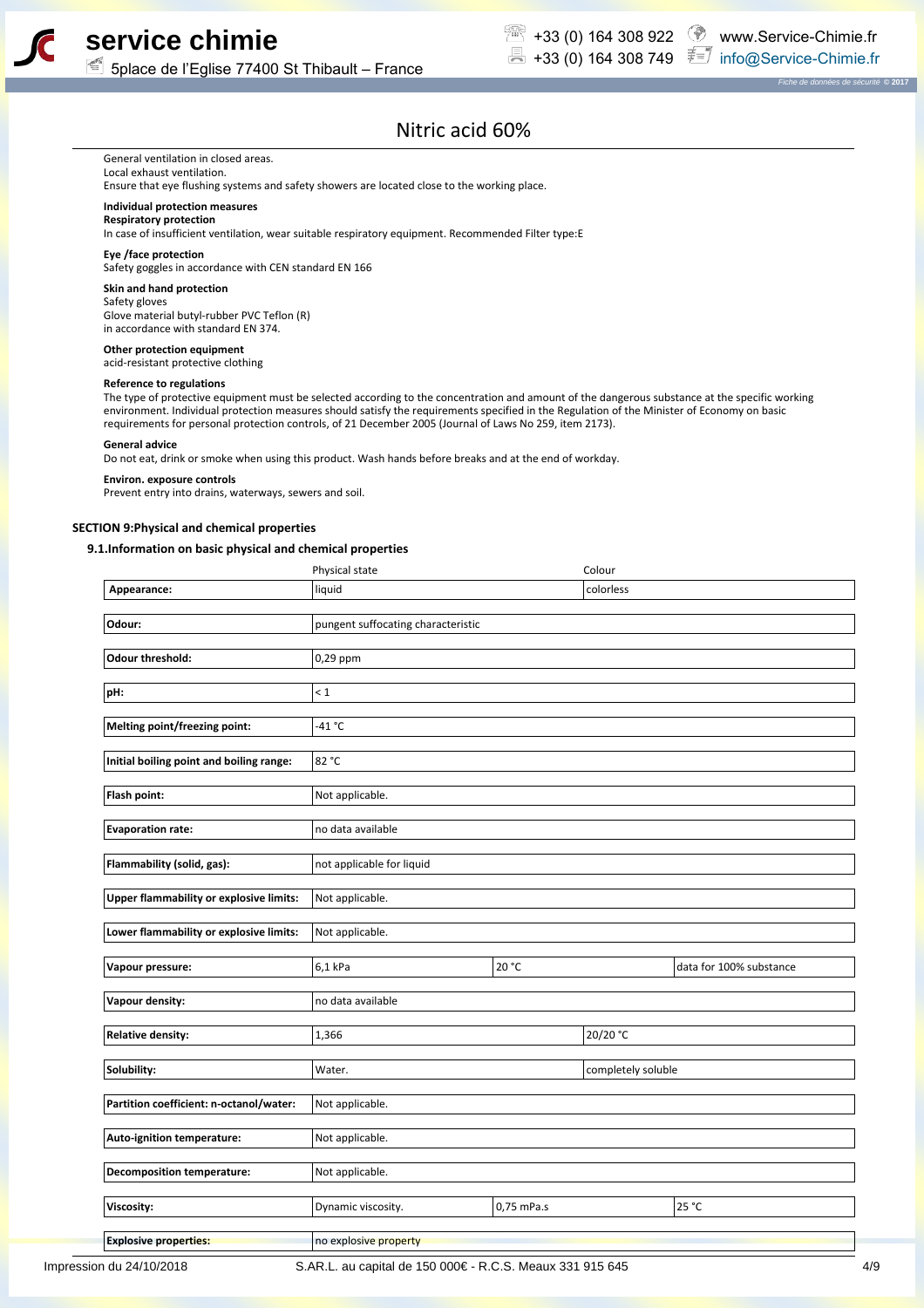

5place de l'Eglise 77400 St Thibault – France



 $\overline{=}$  +33 (0) 164 308 749  $\overline{z}$  info@Service-Chimie.fr

*Fiche de données de sécurité* **© 2017**

## Nitric acid 60%

**Oxidising properties:**  $\begin{array}{c} \hline \text{Oxidising} \end{array}$ 

## **9.2.Other information**

## **SECTION 10:Stability and reactivity**

## **10.1.Reactivity**

This product is reactive. Contact with incompatible materials may cause violent or explosive reactions. Corrodes base metals. Causes passivation of some metals (eg iron, aluminum, chromium).

#### **10.2.Chemical stability**

Stable under normal conditions. Decomposes under the influence of light and heating.

#### **10.3.Possibility of hazardous reactions**

Reacts violently with: Reducing agents. Strong bases. Chlorides. Metals. Organic materials. Gives off hydrogen by reaction with metals. Reacts with many metals with the release of toxic oxides of nitrogen.

### **10.4.Conditions to avoid**

Exposure to sunlight. High temeprature. Impurities.

#### **10.5.Incompatible materials**

flammable substances. Organic materials. Metals. Reducing agents. Bases. Powdered metals. Alcohols. Chlorates. Chromic acid. Amines. Cellulose.

## **10.6.Hazardous decomposition products**

Nitrogen oxides (NOx).

## **SECTION 11:Toxicological information**

## **11.1.Information on toxicological effects**

## **Acute oral toxicity**

Acute toxicity test is not required for substances classified as skin corrosive.

#### **Acute dermal toxicity**

Acute toxicity test is not required for substances classified as skin corrosive.

| <b>Acute inhalation toxicity</b>       |             |                           |  |  |  |
|----------------------------------------|-------------|---------------------------|--|--|--|
| Nitric acid                            | <b>LC50</b> | 1 562,5 mg/m <sup>3</sup> |  |  |  |
| Acute toxicity - other exposure routes |             |                           |  |  |  |
| No data available.                     |             |                           |  |  |  |

## **Skin corrosion/irritation**

very corrosive, causes burns

### **Serious eye damage/irritation**

very corrosive, Causes serious eye damage

## **Respiratory sensitisation**

No sensitizing effect known.

## **Skin sensitisation**

No sensitizing effect known.

## **Germ cell mutagenicity**

#### **Summary**

Not known to cause heritable genetic damage

## **Carcinogenicity**

| Nitric<br>acıd<br>. | I NOAF<br>_______ | /m<br>÷. | ' Rat<br>__ | male<br>___ | alatior<br>. |
|---------------------|-------------------|----------|-------------|-------------|--------------|
|                     |                   |          |             |             |              |

#### **Summary**

Base on available data product is not classificated

#### **Reproductive toxicity**

| Nitric acid | 'NOAEL | 1500 mg/kg<br>bw/dav | 28 days | ' Rat | l OECD Test<br>l Guideline 422 | Effects on<br>fertility          |
|-------------|--------|----------------------|---------|-------|--------------------------------|----------------------------------|
|             | 'NOAEL | 1500 mg/kg<br>bw/dav | 28 days | Rat   | l OECD Test<br>l Guideline 422 | l Developmental<br>Toxicity oral |

## **Summary**

Base on available data product is not classificated

### **STOT-single exposure**

**Summary**

Based on available data, the classification criteria are not met. **STOT-repeated exposure**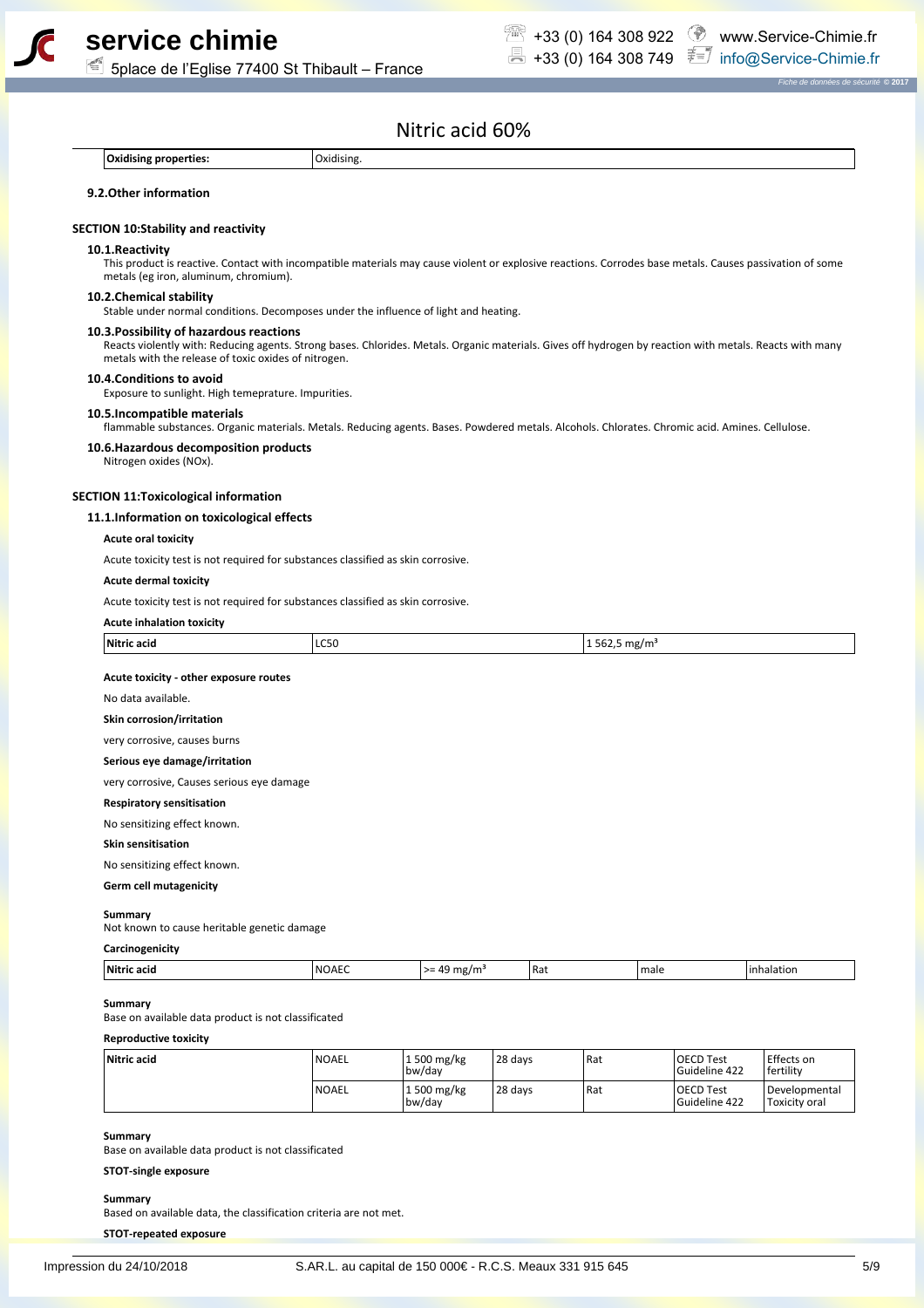

# **service chimie**

5place de l'Eglise 77400 St Thibault – France



 $\overline{=}$  +33 (0) 164 308 749  $\overline{z}$  info@Service-Chimie.fr

*Fiche de données de sécurité* **© 2017**

## Nitric acid 60%

**Summary** Based on available data, the classification criteria are not met.

#### **Aspiration hazard**

Base on available data product is not classificated

## **Information on likely routes of exposure**

#### **Symptoms related to the physical, chemical and toxicological characteristics**

Inhalation. cough scorching dyspnoea lung oedema Skin contact. pain scorching blisters Eye contact. pain tearing scorching reddening Ingestion. burns of mouth and throat perforation of the esophagus and stomach burns

## **Delayed and immediate effects as well as chronic effects from short and long-term exposure**

burns serious eyes damage Respiratory irritation. breathing difficulties

## **SECTION 12:Ecological information**

## **12.1.Toxicity**

| Nitric acid | Acute toxicity to fish   median lethal pH | $3 - 3.5$ | 96 h | Lepomis<br>macrochirus (Bluegill<br>l sunfish) |
|-------------|-------------------------------------------|-----------|------|------------------------------------------------|
|             | Acute toxicity to fish   median lethal pH | ca. 3.7   | 96 h | Oncorhynchus<br>mykiss (rainbow<br>l trout)    |

#### **12.2.Persistence and degradability**

**Summary**

Product completely dissociates in water. The methods for determining biodegradability are not applicable to inorganic substances.

#### **12.3.Bioaccumulative potential**

### **Summary**

Accumulation in organisms is not expected.

## **12.4.Mobility in soil**

#### **Summary**

This product is soluble in water. After release, disperses into the water.

## **12.5.Results of PBT and vPvB assessment**

The PBT and vPvB criteria of Annex XIII do not apply to inorganic substances.

## **12.6.Other adverse effects**

Causes acidification of surface water and soil

## **SECTION 13:Disposal considerations**

## **13.1.Waste treatment methods**

Comply with below named regulations: Waste Disposal Law, of 14 December 2012 (Journal of Laws 2013, item 21), with further amendments. Law on packages and spent packages, of 13 June 2013 (Journal of Laws 2013, item 888).

Dispose of in accordance with current legislation concerning Waste disposal. Do not discharge to sewage systems, to soil or to water reservoirs. Send to a licensed Waste management company.

Waste code: 06 01 05<sup>\*</sup> Nitric acid and nitrous acid.

#### **SECTION 14:Transport information**

### **14.1.UN number**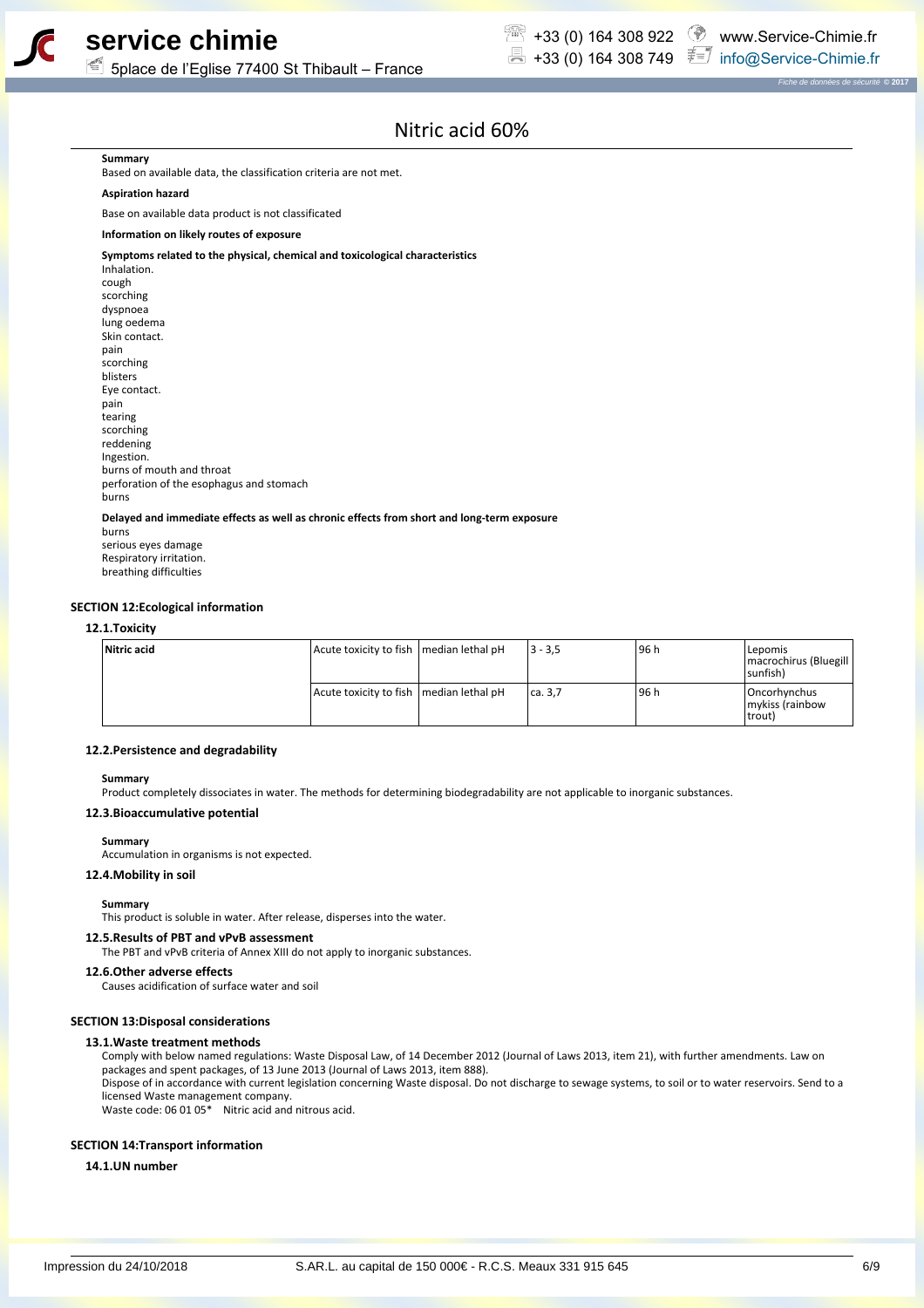

 $\overline{=}$  +33 (0) 164 308 749  $\overline{z}$  info@Service-Chimie.fr

*Fiche de données de sécurité* **© 2017**

5place de l'Eglise 77400 St Thibault – France

## Nitric acid 60%

| <b>Transport type</b> | <b>UN Number</b> |
|-----------------------|------------------|
| ADR                   | 2031             |
| <b>RID</b>            | 2031             |
| <b>IMDG</b>           | 2031             |
| <b>ICAO</b>           | 2031             |
| <b>ADN</b>            | 2031             |

## **14.2.UN proper shipping name**

| <b>Transport type</b> | UN proper shipping name |
|-----------------------|-------------------------|
| <b>ADR</b>            | 2031 Nitric acid        |
| <b>RID</b>            | 2031 Nitric acid        |
| <b>IMDG</b>           | 2031 Nitric acid        |
| <b>ICAO</b>           | 2031 Nitric acid        |
| <b>ADN</b>            | 2031 Nitric acid        |

## **14.3.Transport hazard class(es)**

| <b>Transport type</b> | Transport hazard class: Classification code: |   | <b>Hazard identification</b><br>number: | Tunnel restriction code: Labels numbers: |  |
|-----------------------|----------------------------------------------|---|-----------------------------------------|------------------------------------------|--|
| <b>ADR</b>            |                                              | U | 80                                      |                                          |  |
| <b>RID</b>            |                                              |   |                                         |                                          |  |
| <b>IMDG</b>           |                                              |   |                                         |                                          |  |
| <b>ICAO</b>           |                                              |   |                                         |                                          |  |
| <b>ADN</b>            |                                              |   |                                         |                                          |  |



## **14.4.Packing group**

| <b>Transport type</b> | <b>Packing group:</b> |
|-----------------------|-----------------------|
| ADR                   | ш                     |
| RID                   | ш                     |
| <b>IMDG</b>           | ш                     |
| <b>ICAO</b>           | Ш                     |
| ADN                   | ш                     |

## **14.5.Environmental hazards**

The product does not pose a hazard to the environment in accordance with the criteria of the UN Model Regulations.

## **14.6.Special precautions for user**

not available

## **14.7.Transport in bulk according to Annex II of Marpol and the IBC Code**

not available

## **SECTION 15:Regulatory information**

## **15.1.Safety, health and environmental regulations/legislation specific for the substance or mixture**

Law on chemical substances and mixtures thereof, of 25 February 2011 (Journal of Laws № 63, item 322), with further amendments Regulation (EC) No 1272/2008 of the European Parliament and of the Council of 16 December 2008 on classification, labelling and packaging of substances and mixtures, amending and repealing Directives 67/548/EEC and 1999/45/EC, and amending Regulation (EC) No 1907/2006 (OJ L 353, 31.12.2008, p. 1). Regulation (EC) No 1907/2006 of the European Parliament and of the Council of 18 December 2006 concerning the Registration, Evaluation, Authorisation and Restriction of Chemicals (REACH), Agreement Concerning the International Carriage of Dangerous Goods by Road (ADR)

## **15.2.Chemical safety assessment**

A Chemical Safety Assessment has been carried out for this substance.

## **SECTION 16:Other information**

**Changes of previous version** General revision

## **Key or legend to abbreviations and acronyms used in the safety data sheet**

Ox. Gas - Oxidising gas

Press. Gas - Gases under pressure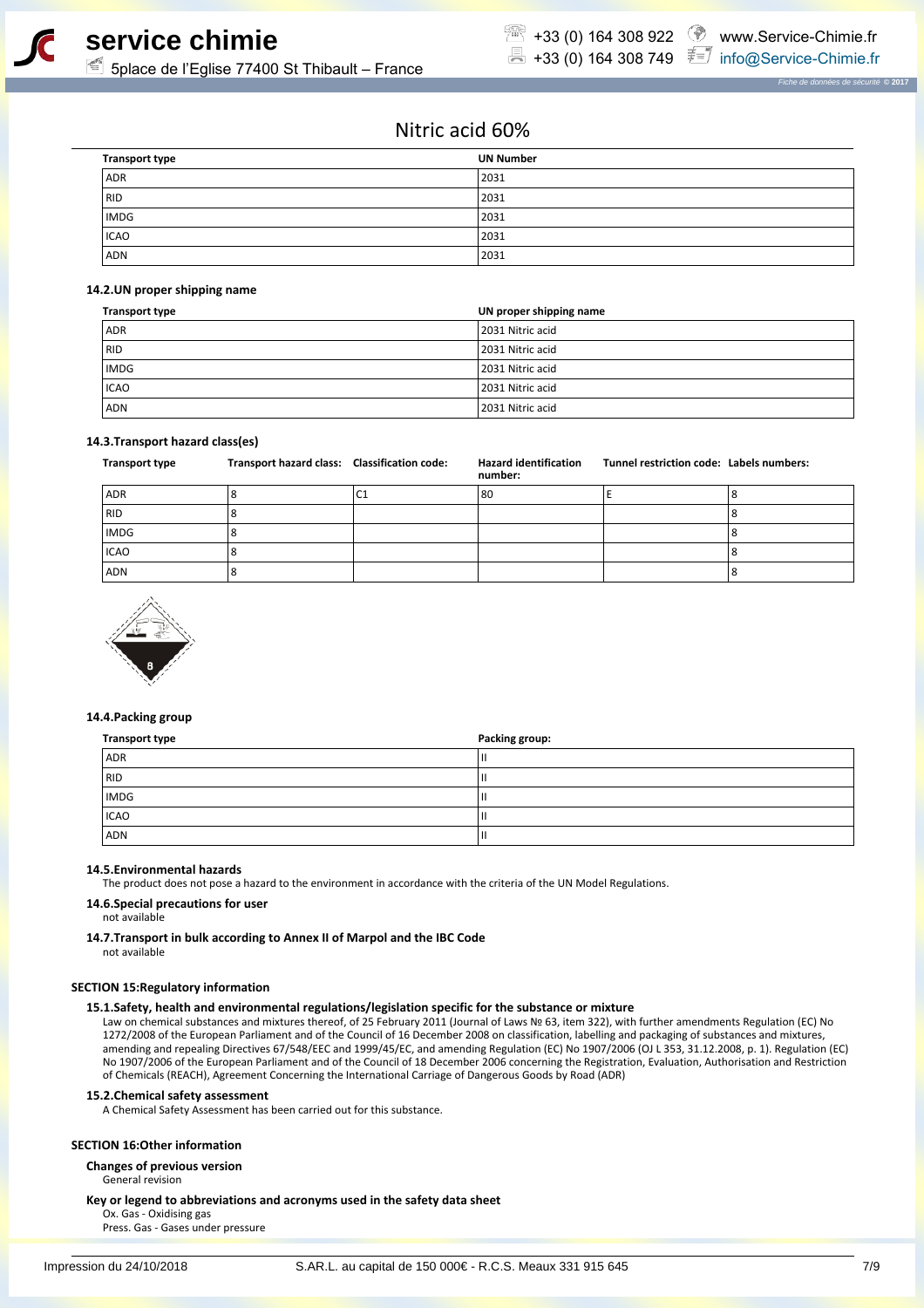

+33 (0) 164 308 922 www.Service-Chimie.fr +33 (0) 164 308 749 info@Service-Chimie.fr

*Fiche de données de sécurité* **© 2017**

Nitric acid 60%

| Flam. Lig. - Flammable liquid<br>Flam. Sol. - Flammable solid                                                                                                                                  |
|------------------------------------------------------------------------------------------------------------------------------------------------------------------------------------------------|
| Self-react. - Self-reactive substance or mixture                                                                                                                                               |
| Pyr. Lig. - Pyrophoric liquid<br>Pyr. Sol. - Pyrophoric solid                                                                                                                                  |
| Self-heat. - Self-heating substance or mixture                                                                                                                                                 |
| Water-react. - Substance or mixture which in contact with water emits flammable gas                                                                                                            |
| Ox. Lig. - Oxidising liquid<br>Ox. Sol. - Oxidising solid                                                                                                                                      |
| Org. Perox. - Organic peroxide                                                                                                                                                                 |
| Met. Corr. - Substance or mixture corrosive to metals<br>Acute Tox. - Acute toxicity                                                                                                           |
| Skin Corr. - Skin corrosion                                                                                                                                                                    |
| Skin Irrit. - Skin irritation                                                                                                                                                                  |
| Resp. Sens. - Respiratory sensitization<br>Skin Sens. - Skin sensitization                                                                                                                     |
| Muta. - Germ cell mutagenicity                                                                                                                                                                 |
| Carc. - Carcinogenicity<br>Repr. - Reproductive toxicity, Category 1A                                                                                                                          |
| STOT SE - Specific target organ toxicity - single exposure                                                                                                                                     |
| STOT RE - Specific target organ toxicity $-$ repeated exposure<br>Asp. Tox. - Aspiration hazard                                                                                                |
| Aquatic Acute - Hazardous to the aquatic environment - Acute                                                                                                                                   |
| Aquatic Chronic - Hazardous to the aquatic environment - Chronic                                                                                                                               |
| Ozone - Hazardous for the ozone layer<br>Lact. - Effects on or via lactation                                                                                                                   |
| NDS - Maximum permissible exposure level/concentration                                                                                                                                         |
| NDSCH - Maximum short-term exposure level/concentration<br>NDSP - Maximum permissible ceiling exposure level/concentration                                                                     |
| vPvB (Substance) very persistent and very bioaccumulating                                                                                                                                      |
| PBT (Substance) persistent, bioaccumulating and toxic<br>PNEC - Predicted No Effect Concentration                                                                                              |
| DNEL - Derived No Effect Level                                                                                                                                                                 |
| LD50 - Lethal dose 50; dose/amount of a substance which kills 50 % of the test population                                                                                                      |
| LC50 - Lethal concentration; concentration of a substance which kills 50 % of the test population<br>LOEC - Lowest Observed Effect Concentration                                               |
| <b>NOEL No Observed Effect Level</b>                                                                                                                                                           |
| NOEC - No Observed Effect Concentration<br>ECX - Effective concentration; concentration of a substance which produces X % effect response                                                      |
| ADR - Agreement Concerning the International Carriage of Dangerous Goods by Road                                                                                                               |
| ADN - Agreement Concerning the International Carriage of Dangerous Goods by Inland Waters<br>RID – Regulations Concerning the International Carriage of Dangerous Goods by Rail                |
| Flam. Aerosol - Flammable aerosol                                                                                                                                                              |
| Flam. Gas - Flammable gas<br>Expl. - Explosive                                                                                                                                                 |
| UVCB - Substances of Unknown or Variable composition, Complex reaction products or Biological materials                                                                                        |
| ICAO/IATA - International Civil Aviation Organization/International Air Transport Association<br>IMDG - International Maritime Dangerous Goods Code                                            |
|                                                                                                                                                                                                |
| Key literature references and sources for data<br>This safety data sheet has been prepared based on the MSDS provided by the manufacturer or / and internet databases and current regulations. |
| Advice on any training appropriate for workers to ensure protection of human health and the environment                                                                                        |
| People involved in the handling of the product should be trained in the handling, safety and hygiene. The staff / drivers should be trained and obtain                                         |
| proper certification in accordance with the requirements of ADR.                                                                                                                               |
| List of relevant hazard statements and/or precautionary statements                                                                                                                             |
| EUH071 Corrosive to the respiratory tract                                                                                                                                                      |
| H272 May intensify fire; oxidiser.                                                                                                                                                             |
| H290 May be corrosive to metals                                                                                                                                                                |
| H314 Causes severe skin burns and eye damage                                                                                                                                                   |
| H331 Toxic if inhaled                                                                                                                                                                          |
| P210 Keep away from heat/sparks/open flames/hot surfaces. - No smoking                                                                                                                         |
| P220 Keep/Store away from clothing//combustible materials.                                                                                                                                     |
| P221 Take any precaution to avoid mixing with combustibles                                                                                                                                     |
| P260 Do not breathe dust/fume/gas/mist/vapours/ spray.                                                                                                                                         |
| P264a Wash hands thoroughly after handling                                                                                                                                                     |
| P280 Wear protective gloves/protective clothing/eye protection/face protection.                                                                                                                |
| P301+P330+P331 IF SWALLOWED: rinse mouth. Do NOT induce vomiting                                                                                                                               |
| P303+P361+P353 IF ON SKIN (or hair): Take off immediately all contaminated clothing. Rinse skin with water/shower.                                                                             |
|                                                                                                                                                                                                |
| P304+P340 IF INHALED: Remove person to fresh air and keep comfortable for breathing.                                                                                                           |
| P305+P351+P338 IF IN EYES: Rinse cautiously with water for several minutes. Remove contact lenses, if present and easy to do. Continue rinsing.                                                |
| P310 Immediately call a POISON CENTER/doctor/                                                                                                                                                  |